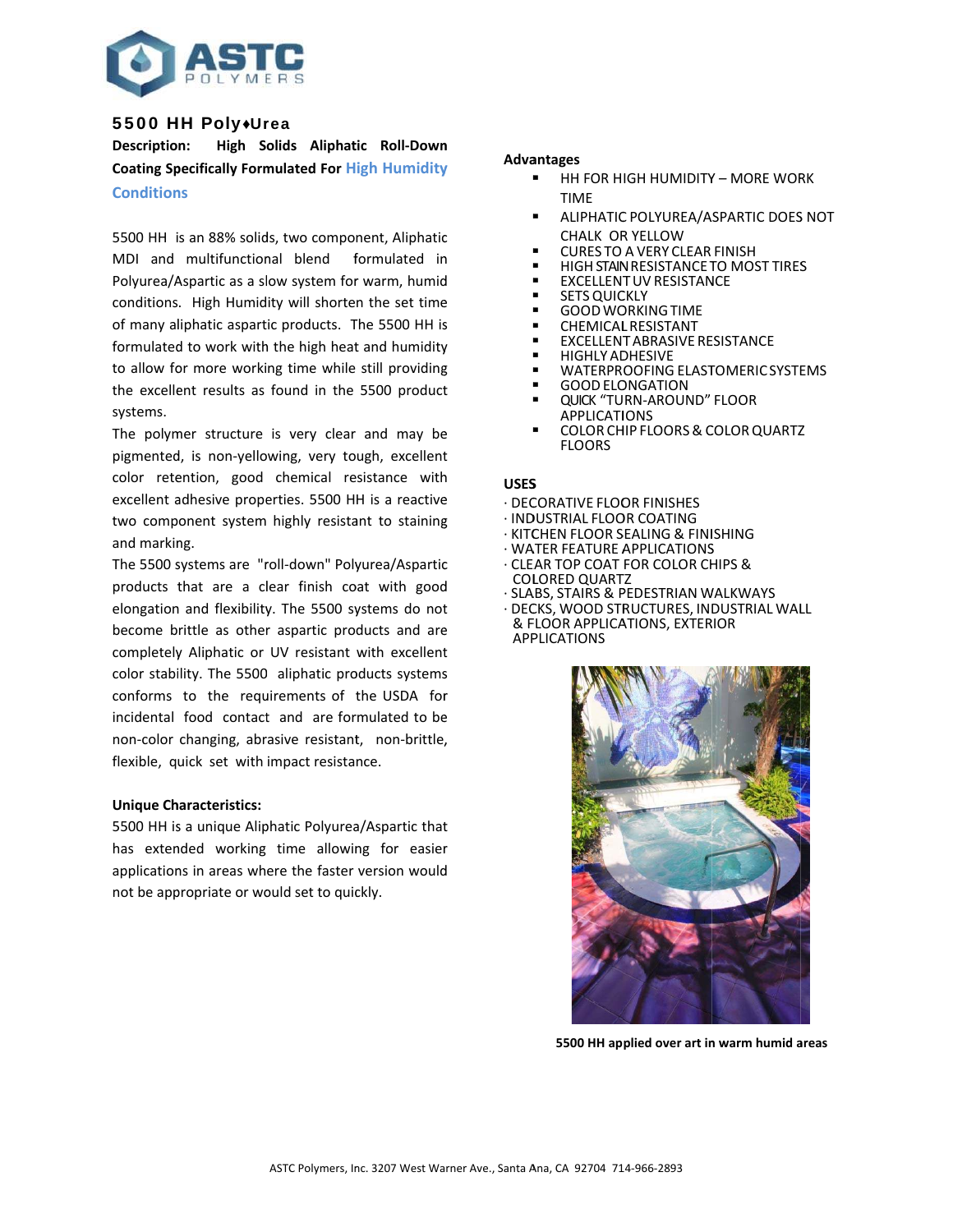

#### **General Physical Characteristics**

| Solids                                                         | 88%              |  |  |  |
|----------------------------------------------------------------|------------------|--|--|--|
| Shelf Life                                                     | 1 year           |  |  |  |
| Potlife @ 70F                                                  | >25 minutes      |  |  |  |
| Hardness ASTM D2240,                                           | Shore A 85 & 50D |  |  |  |
| Mix Ratio                                                      | 1:1              |  |  |  |
| Tack Free ASTM D2471                                           | $1.5-2$ hrs.     |  |  |  |
| Tensile ASTM D412                                              | >4000 psi        |  |  |  |
| Tear Strength D470                                             | 850lbs./in.      |  |  |  |
| Abrasion (CS17) ASTMD4060-90 4.0mg/1000/500 cycles             |                  |  |  |  |
| Gel Time (surface applied) > 30 min @ 75 $\degree$ F           |                  |  |  |  |
| Permeability ASTME96(WVT) 0.053grms/hr/sgft                    |                  |  |  |  |
| Elongation ASTM D124                                           | 120%             |  |  |  |
| <b>Processing Temperature</b>                                  | $70^{\circ}$ F   |  |  |  |
| Viscosity@ 25°C cps,                                           | $450 + (-50$     |  |  |  |
| UV Resistance                                                  | High             |  |  |  |
| Compressive Strength; 8 hrs. - 7300 psi, 24 hrs. - 11,200 psi, |                  |  |  |  |
| 7 day - 14,100 to 19,000 psi                                   |                  |  |  |  |

## **Chemical Resistance 5500 Systems**

| Chemical                          | 24 hrs. | 7 days    |                   |
|-----------------------------------|---------|-----------|-------------------|
| 10% Acetic Acid                   |         | $\ddot{}$ | - yellowing       |
| 100% Ethanol 200 proof            |         | $\ddot{}$ | $\ddot{}$         |
| 50% Sulfuric Acid                 |         | $\ddot{}$ | $\ddot{}$         |
| 38% Hydrochloric Acid             |         | $\ddot{}$ | $\ddot{}$         |
| 10% NaCl                          |         | $\ddot{}$ | $\ddot{}$         |
| 28% Ammonia                       |         | $\ddot{}$ | $\ddot{}$         |
| 85% Lactic Acid                   |         | $\ddot{}$ | - down gloss      |
| 5% to 10% Clorox Bleach           |         | $\ddot{}$ | $\ddot{}$         |
| <b>Citrus Cleaning Solvent</b>    |         | +         | - slight blisters |
| Skydrol PE-5                      |         | $\ddot{}$ | $\ddot{}$         |
| Power Steering Fluid              |         | $\ddot{}$ | $\ddot{}$         |
| <b>Transmission Fluid Dextron</b> |         | $\ddot{}$ | $\ddot{}$         |
| Motor Oil                         |         | $\ddot{}$ | $\ddot{}$         |
| <b>Brake Fluid</b>                |         | $\ddot{}$ | - slight blisters |
| <b>Unleaded Gasoline</b>          |         | $\ddot{}$ | $\ddot{}$         |
| Mek                               |         |           |                   |
| Xylene                            |         |           |                   |
| Tap Water                         |         | $\ddot{}$ | $\ddot{}$         |
| Coffee                            |         | $\ddot{}$ | $\ddot{}$         |
| Cola                              |         | $\ddot{}$ | $\ddot{}$         |
| Grape Juice                       |         | $\ddot{}$ | $\ddot{}$         |
| Ketchup                           |         | $\ddot{}$ | $\ddot{}$         |
| Mustard                           |         |           | - transient       |
| yellowing                         |         |           |                   |

+ Positive results, - Negative results

## **Preparation:**

Concrete must have a minimum 28 day cure prior to application. Remove any curing agent, form release materials, oils, wax, moisture or any material that may affect bonding. Clean and wash to remove contaminants and maintain pH 8.0-11.0. \*\* Provide rough profile minimum 2 mils. Review ASTM D4259

"Abrading Concrete" and ASTM F1869 Measuring Moisture Vapor Emission. Note: High Tensile, see 5500 EX data sheet.

## Priming:

5500 is self-priming.



#### **Moisture Vapor Reduction:**

Use ASTC's CMW to reduce moisture vapor drive. Efflorescence or white powder-like material visible on the concrete slab indicates moisture vapor drive. See CMW data for efflorescence treatment.

## Mixing:

Use a jiffy mixer and 650 rpm drill motor to mix product. Mix at slow speed adding part B into part A \*while mixing. Do not change the proportions. Mix completely for approximately one to two minutes. Avoid mixing air into the blend. Mix at 1:1 ratio in a separate clean pail, pour out on surface, squeegee and back-roll.